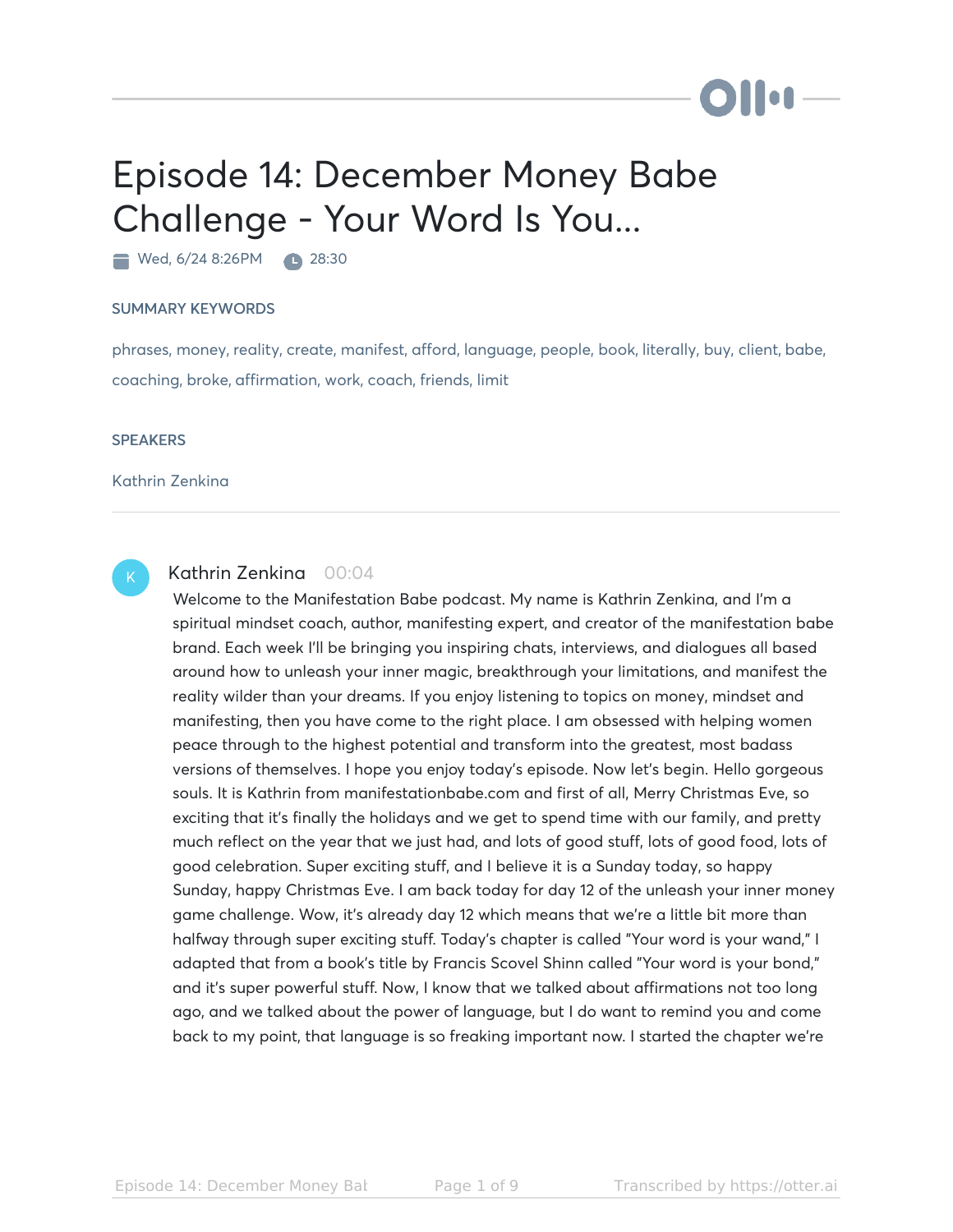talking about with how when I was younger my mom would always take away my cell phone if I was misbehaving, or if I would say a bad word, or say something that I'm not supposed to be saying, or not getting the best grades that I'm supposed to be getting, or whatever it is. And my mom would always say "Watch your language," you know, obviously, we can all relate to that. But I would always get my precious freaking cell phone taken away, I mean, no matter what happens, I know that my biggest punishment would be my cell phone taken away. And I wanted to kind of give a nice analogy to that. When you're not careful with your language as an adult, and what I mean by that, is your language around money, you get money taken away from you, and nobody here wants to have money taken away from you, right? So, that's why we want to make sure to watch your language. Now, the reason why language is so important, is that language does not just describe our reality. A lot of us believe that what we say to ourselves what we say to others, when we talk about things, like just in general, having conversations that all we're doing is describing our reality. You know, if we are broke, we say we're broke. If we are struggling, we say we're struggling. If we're having a bad day, we say we're having a bad day, we think that we are just describing our reality and that there is no impact to the things that we say because the things that we say, don't matter. But actually, everything that you say is constantly manifesting. So, your language is actually determining your destiny, so whenever you are saying "I can't afford something, I'm broke, that's too expensive. Oh, I wish I could buy, that's for rich people. I'll never be rich I'll never have this. Sorry, I can't, I'm broke right now," how many of us can relate to this, right? What you're essentially doing is you're not describing your reality, you're actually pre-determining it. So, whatever you say, your subconscious mind hears everything that you're saying. Whether it's your thoughts, or whether you're actually saying something out loud, it's going to take in everything as truth, and it's going to take in everything as an affirmation. So when you are saying "I'm sorry, I can't, I'm broke right now, or I'm so broke, or I'll never have money or that's too expensive," or whatever it is that you're saying, you're actually creating an affirmation out of it. And it becomes an affirmation and it actually keeps perpetuating the same reality, and that's when people get stuck in a cycle of not breaking through their financial potential for decades, and half a century, a full century depending on how long you live. It's this constant freaking cycle, and the only way to break through it, of course, is to start switching your language. And whether you're consciously aware of it or not, everything that you're saying is manifesting. Yes, you speak things into existence. This is freaking awesome first and foremost, but that means that we have to be more careful with their language, right? So, in this book I asked you to in this chapter I asked you to start to kind of assess what are the kinds of stuff that you typically say around money? What do you typically say to yourself when you receive a bill in the mail? What do you typically say to yourself when you are at a restaurant buying yourself a nice meal? What do you typically say when you walk by a store of something that you want to buy? Or when you're having a discussion with your friends, and maybe your friends are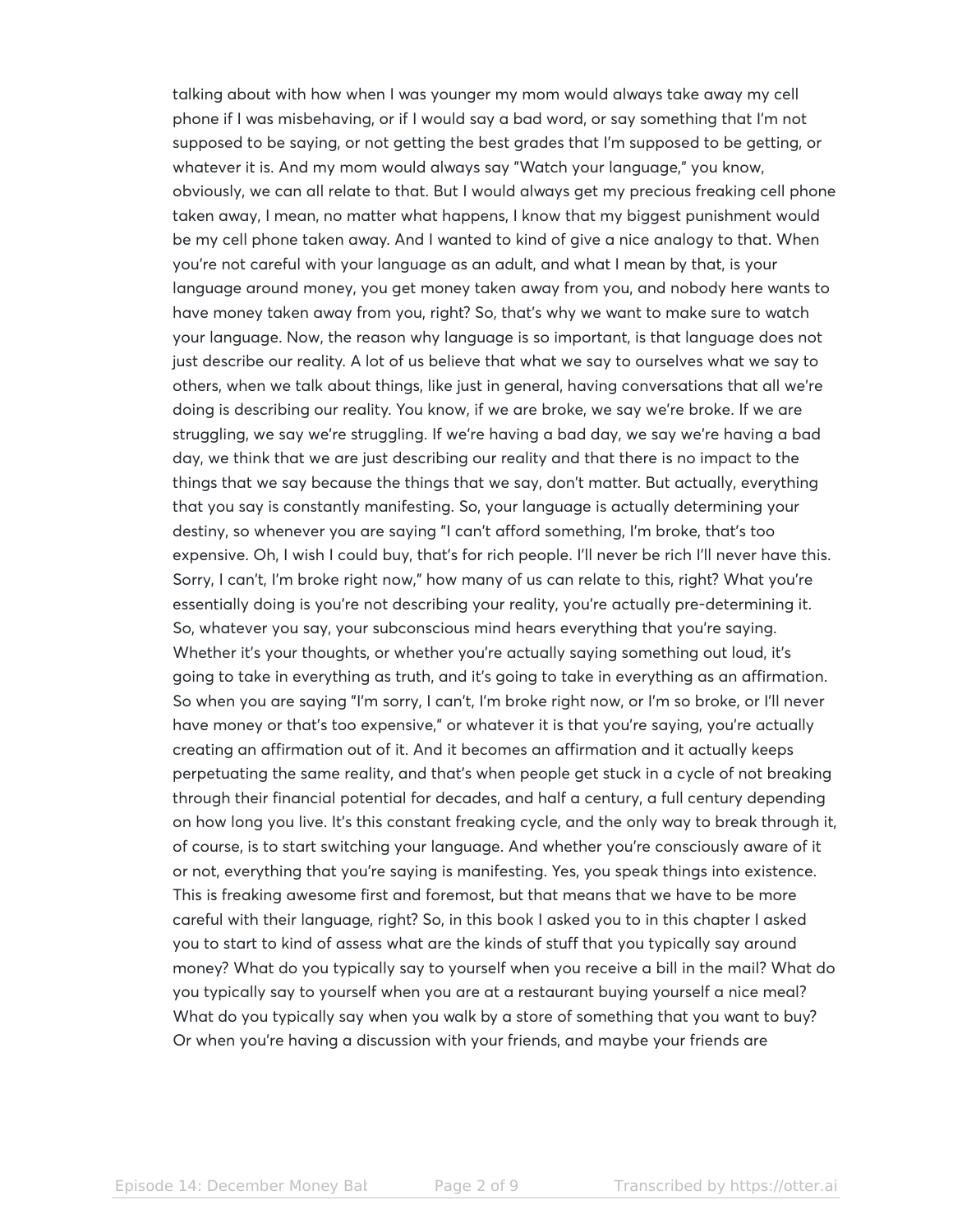planning on a trip, or planning to go out, or planning to go get dinner together. What are the kinds of things that you are saying that is actually perpetuating your scarcity mentality or your mentality of being broke, or your mentality of there's no abundance in the world? And so, therefore, you know, I'm stuck. So, really assessing what are the kinds of things that you say around money and start to switch it, start to flip it, start saying things that you actually want to manifest into your reality. So for instance, instead of perpetuating a reality being broke forever, you can start saying to yourself instead "I can afford blink. I love being so rich and so wealthy that I can blink, I have so much money flowing into my bank account right now. It's so exciting. Wow, everything is so cheap." And although that might not be necessarily true, right at the moment, when you make that switch when you start telling yourself and others, so you definitely want to incorporate this in conversations with others, and that's the biggest test, right? Because it's like, oh, shit, am I lying? Like, what if I can't actually afford something, and that's where creativity comes in. So I'm going to talk a little bit more about that. But, even if what you're saying isn't technically true, like you go to a mall, and you want to buy this thing for \$1,000 and you start to tell yourself, "Wow, that's so cheap, I can totally buy this, I can totally afford this, this is so in my range, I'm so excited about this." And even if you might technically not have that thousand dollars, in your mind, you totally do. So you want to pretend that you do, you want to act as if this is where energetic spending comes in, this is where energetic of living the reality that you want comes in, and this is something that I used to do a lot of and still do a lot of as well. So anytime you walk by a store, you go into a mall, and you walk by, I don't know, Louie Vuitton, and you really want one of those handbags. Start mentally spending your money, so whenever you see that you like it, buy it in your head, go through the motions of actually buying it, walk around, look at price tags and be like, "Wow, this is so cheap, this is so amazing. Wow, I can afford this. This is awesome," and literally pretend like you're buying the damn thing. And that will start invoking these feelings of accomplishment, joy, gratitude, and empowerment, these feelings of "Oh my god, this is so amazing. The world is so abundant, I can afford whatever I want. Money is nothing but a thing. Money doesn't prevent me from what I want, money is no limit, money does not limit me in any way, money means opportunity. Money means options, the option to say yes, the option to say no." It means so many of these amazing things, but it's never gonna mean that to you unless you start declaring it. And when you do that, in your mind, when you go into that mentally energetic spending, what you end up doing is you end up actually creating that reality by the law of attraction. You can't help but manifest the things that go through your mind, the things that you're constantly telling yourself, the things that you're constantly telling others, because your language, again determines your destiny. So you want to start to predetermine your destiny today, ask yourself "What is the kind of destiny that I want to create? What kind of income do I want to create? What kind of opportunities do I want to create? What do I want to see my reality?" And start telling yourself those things and start having conversations around those things. So I know that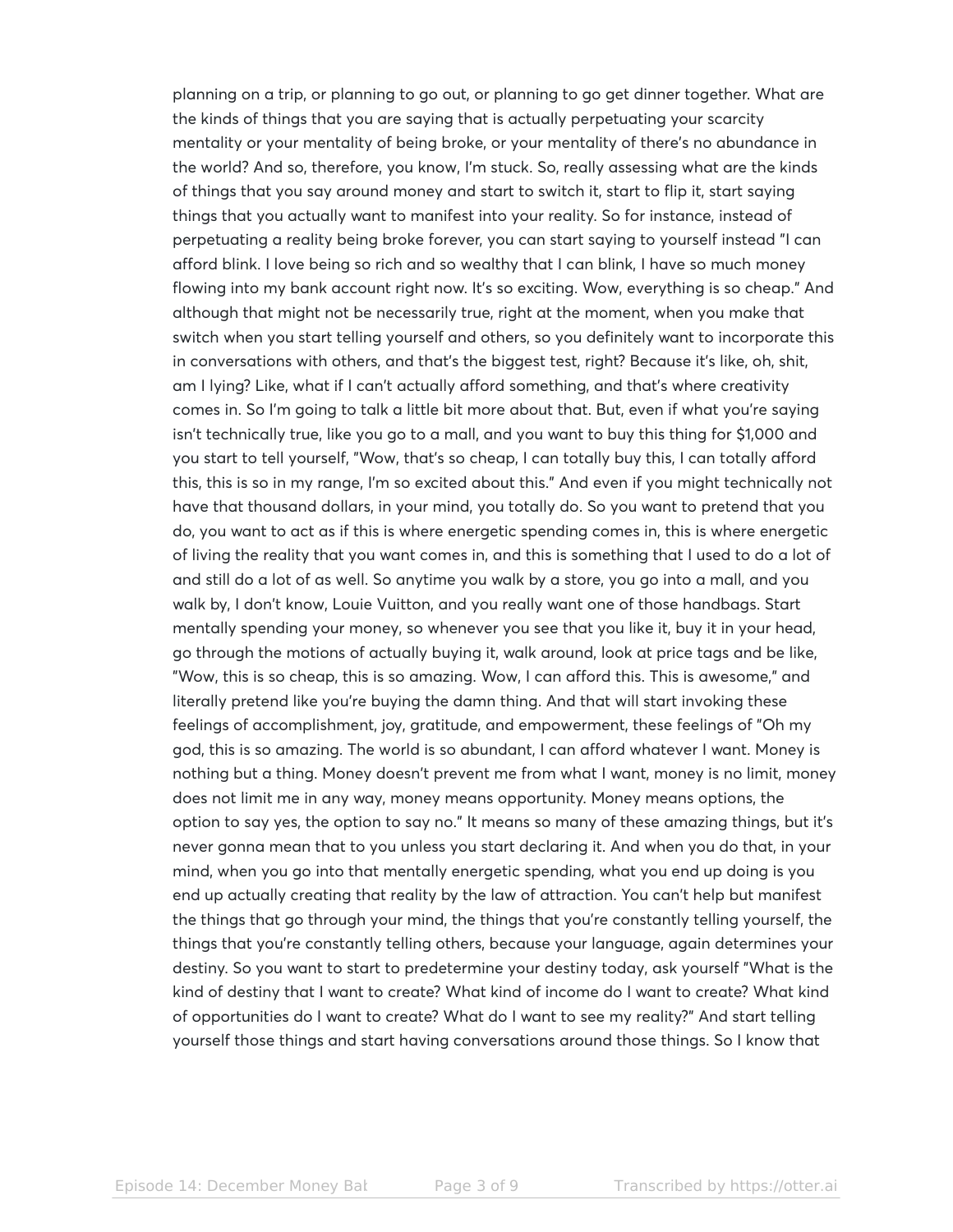so many people ask me, "Well Kathrin what if I actually don't have the money and my friends asked me to go out and spend 4050 bucks on a dinner, and I literally cannot do that, like my finances don't allow me to, how do I use this whole language thing?" Right? And so, I've been there when I was \$25,000 in debt, making \$400 a week and spending about 380 of it on bills and paying back my debt, and all these investments that I made, and food, feeding myself, and rent, and all that stuff. I had no more than 20 bucks a week to spend on myself for fun like coffee maybe all by myself or maybe I would purchase a book that makes me happier, a personal development book, go to Barnes and kind of spoil myself for 10 bucks. So I've been there, I've been there when I literally didn't have more than \$20 to spend on myself and so clearly, going out to eat was kind of hard, going to travel with my friends, I had very wealthy friends at the time, my best friend, actually not friends anymore unfortunately. We've grown apart ever since I've embarked on this personal development journey and it's not a sad thing so don't think that it's a bad breakup or that something sad happened. It's just that I'm totally at peace with outgrowing people but back then, she was very wealthy, she always had money in her bank account, she was always travelling and buying herself nice things, so I've always been around people with money when I didn't have money. And so I've been there where I had to say no, however, I did it in a way that did not perpetuate a scarcity mentality. How I did it was I got fucking creative, so any anytime I was asked to go out for dinner when I literally could not afford it at the time, except I never said that to myself and I've never said it to others, what I ended up doing instead is I would say, depending on what it is, "You know what, I'm sorry if it's not aligned with me right now, but I'm totally in for next time," or, you know, kind of stalling it, or I would say, "You know what, I'm saving my money right now for something super special. And I appreciate the invite, but I'm just gonna have to pass today." I didn't say I'm broke, I didn't say I don't have the money, I didn't say anything that I didn't want to manifest. I told it in a way that felt energetically right for me, and didn't keep perpetuating that broke mentality. Because what I kept saying to myself is, "You know what, next time I'll be able to," and I kept affirming that, "You know what, I'll catch you next time. It's not going to work for me today. That's just because I'm not feeling aligned with it. It doesn't feel right today, sorry." Or, "You know, maybe I'll be busy that day," or you know, whatever it is that I would get creative around. I did it in such a way that I never said the words "I'm broke, or I can't afford or that's too expensive." That stuff, I annihilated out of my language because I did not want to live that reality. And so many people don't understand this, they don't understand how much connection there is to the things that constantly appear in their reality, and the language that they use. So I see a lot of this, there are other examples of this, for instance, in the group, so I'll be scrolling on Facebook sometimes, just going in the group, just checking in on you guys, checking on the posting, what's up, seeing what's going on, and I'll see people be like, "I never manifest what I want, or I can never do this, or oh my God, good for you guys. But this shit doesn't work for me, or I don't have the money," or whatever it is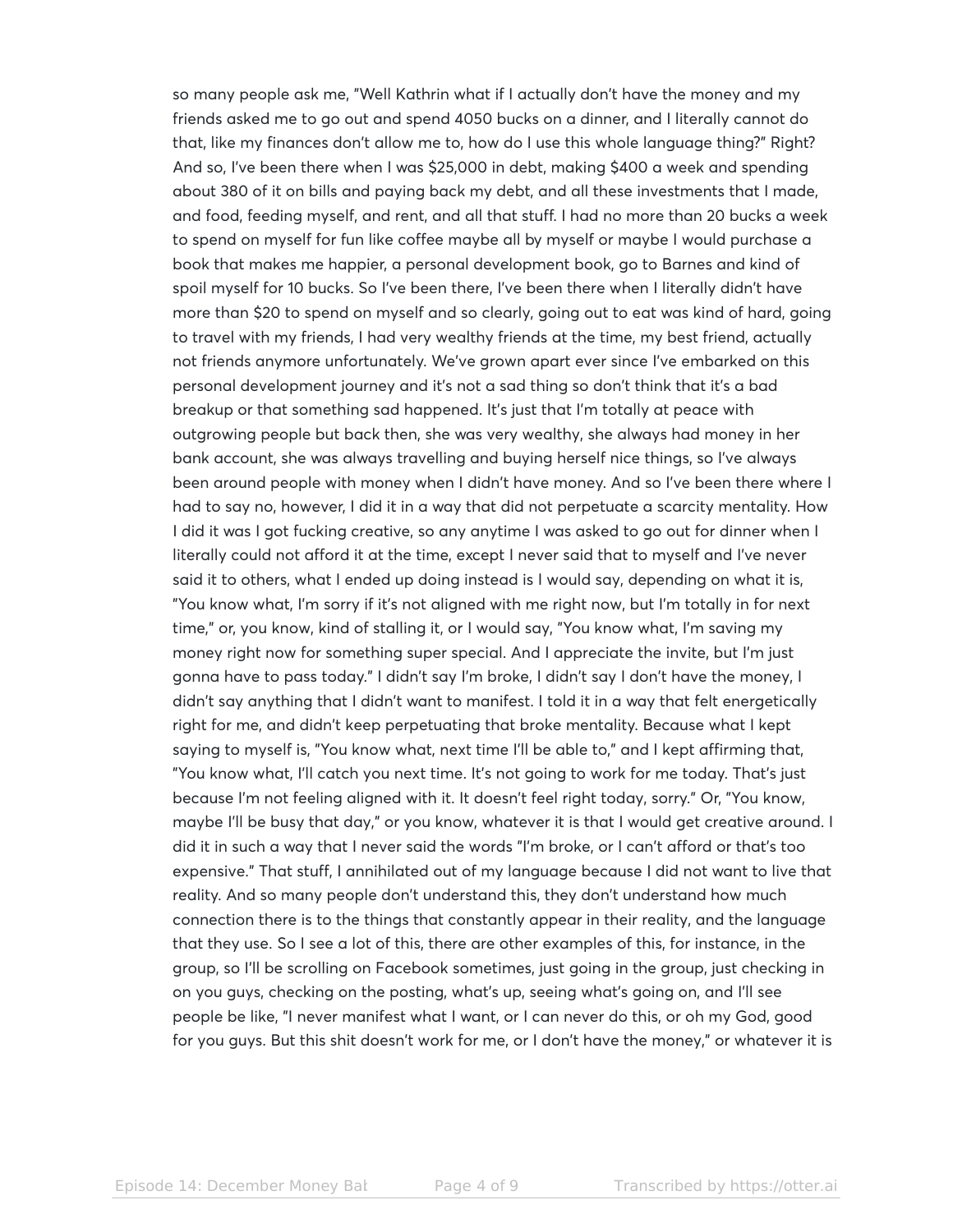that they post not realising that, yes, maybe it's true that at that time, they're unable to manifest successfully, or they're unable to attract their desire, or they're unable to afford something, but they don't realise that the reason why, has nothing to do with the fact that they're not special enough, or they're not deserving enough, or they're not worthy enough. Because we're all equals here, I'm no more special than you, you're no more special than me. All the wealthiest people, the richest people, the most affluent people, they're no more special, they're human beings just like us. And so the only difference that there is, again, our language, our thoughts, our beliefs, our values, all these pieces of inner work, that we can all work on. We can all be wealthy, we can all be rich, we can all have all the money in the world, there is no limit. It is fricking abundant, it's just like me having more oxygen for myself to breathe, does not take away any oxygen from you. So right now me taking a deep breath in, releasing it, I did not just steal oxygen from you. That's because it's fucking abundant. There's more than enough for us to all go around. And so people think that that's the issue. They think that it has something to do with them not being special enough for them, not deserving it, or them being born in the wrong family, or being born at the wrong time, or not having access to opportunities and resources and all these fucking bullshit excuses. They don't realize that the thing that's holding them back is what they keep saying is holding them back, what they keep saying about the reality, what the thoughts that keep going through their mind, the fact that they're shutting themselves off by saying "That's too expensive, or I'll never be able to afford it, or I can't afford it," or whatever it is that they say, they don't know that they're literally putting a cap on their financial potential, just by saying those phrases. Because those phrases become their affirmations. So, really dissect the kinds of things that you're saying to yourself on a daily basis, and the kinds of things that you say to your friends and really start to dissect, are you constantly saying "I'm busy, I'm stressed, nothing ever happens for me. The client hasn't come my way yet, or my business isn't taking off, or the coaching industry is oversaturated?" or all these limiting things that we keep saying, we don't realise that we're actually determining our reality with them. We're not describing it, we're determining it. So, super duper important stuff, and again, I don't care what your circumstances are right here, I don't care what your circumstances are telling you right now, because at an energetic level, everything you've ever desired is already yours. It's a matter of matching your vibration to the vibration of the object, event, or situation that you desire in order to bring it into the physical realm. You create your reality every second of the day, you're always co creating with your creator, and you have all the power to decide what it is that you want. Whatever you want, you can have speak it into existence on a daily basis, the thousand dollars or whatever amount that it is that you're manifesting. From the daily lessons in this book, it's already your wallet, pocket, bank account. Remember this, it's already there. You just need to work on becoming an energetic match to it, and how you become an energetic match to it, the simplest way is to embody the version of yourself who already has these things. And if you already have these things, if you already have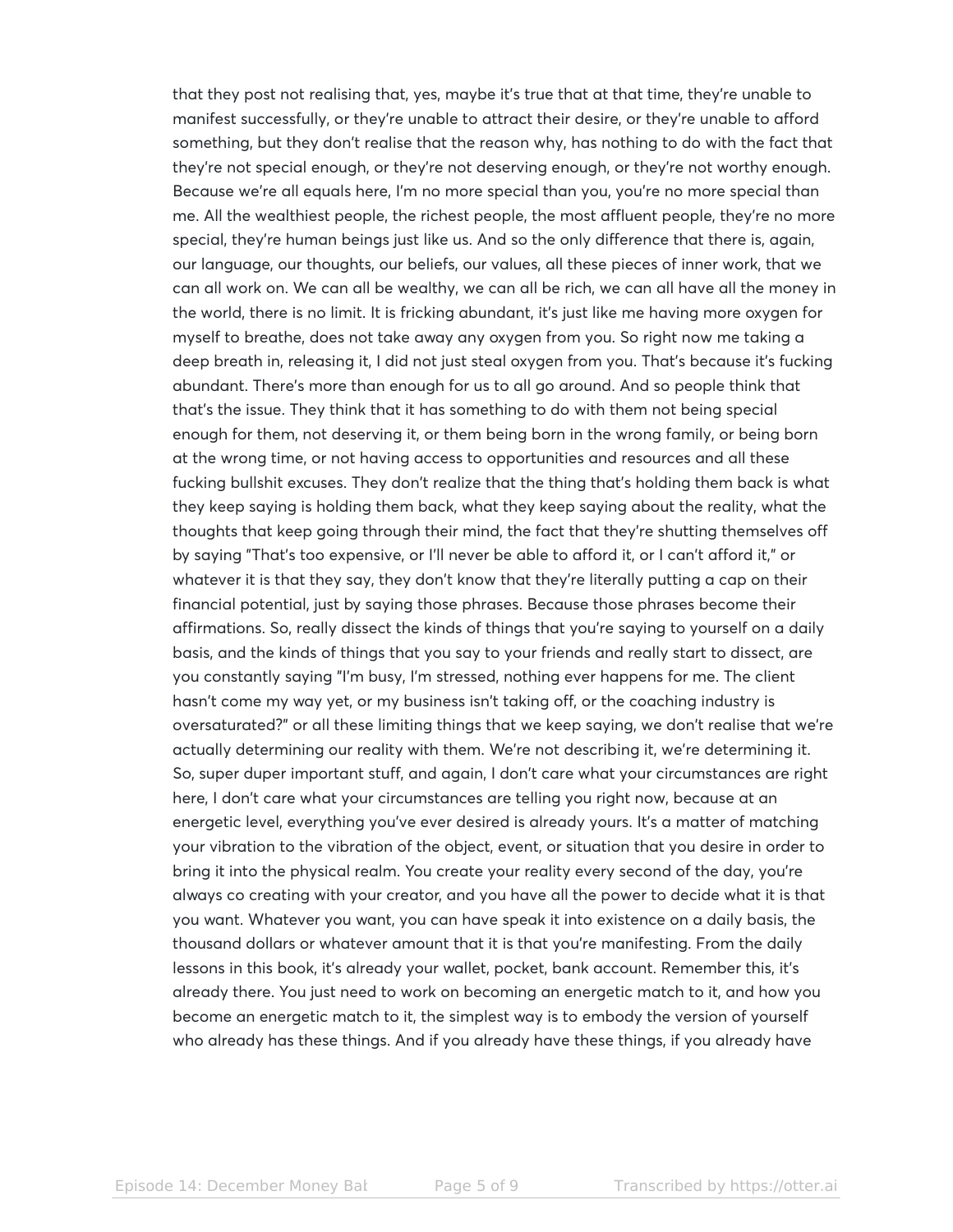the 10 grand, the 50 grand, the 100 grand, the one grand, whatever it is, if you already have that in your bank account, you already have that in your wallet, whatever it is, would that version of yourself be saying bullshit phrases like "I'm broke, or I can't afford, or whatever it is?" Obviously not. So what would that version of yourself be saying to herself, be saying to others? What kind of language would she use? How would she start describing her reality? And clearly, you can see that it's a huge difference. Someone who's making 100k a month is not walking around saying "I'm broke, I'm the victim, everyone feel bad for me, it's the economy, it's the president. It's whatever." They're not saying that shit, because obviously, that's not their reality. And so you want to start speaking the reality that you want to create. So, I feel I've described this in many different ways, and I made sense. And yeah, the money babe action is literally to look at the limiting phrases you've been saying lately that are related to money. Where do they come from? Some of these phrases are not yours. So, understand that you have picked up these phrases from other people in your life, from your parents, from your siblings, whatever. When you were a child, you probably heard a lot of "I can't afford." That was my reality, that's my story. I heard a lot of "I can't afford" because my parents were all immigrants. So, my family and I came from Ukraine when I was just one year old. So I've witnessed in my childhood, especially my early childhood, that the imprinting phase of my life, from ages zero to seven, has a lot of financial struggle. And so my reality at the time was just a lot of financial struggle, and I heard a lot of things about money that isn't quite the truth. But again, it's just because, my parents didn't understand at the time what they were doing and they were struggling, and the struggle was real at the time. But they made it out of there. They made it out, and my parents have manifested an incredible life for themselves ever since then. I just am so proud of them, and I'm so blessed because of it. But again, I learned a lot of things that they weren't intentionally trying to teach me, but I did learn them. I did learn the phrases "We can't afford, that's for rich people or those rich people," or whatever it is that I wrote in here. Those are the phrases that I personally heard and understand that you didn't quite learn them. You didn't just make them up because they're not the truth. You're not just going to pick up these phrases out of the sky because they don't really exist except for it's a man-made phrase, right? And so obviously looking around, who did you learn them from? Becoming aware that they're not your phrases, they are not your truth. And then you're asking yourself, how can you replace these limiting phrases with their opposite counterparts? And what phrases are you committed to saying from now on to create the reality that you do want? So again, we talked about affirmations on day nine. But now go a little bit deeper and ask yourself, what are the phrases that I should be telling myself? What is the reality that I want to create? Who's the version of myself who already has these things? and What is she saying to herself? What is she saying to others? And start using those phrases literally, I don't care if you feel like a fraud, or feel like a liar, or feel like it's not the truth. I promise you, you're going to start embodying it, and you're going to grow into those phrases, and all of a sudden, you're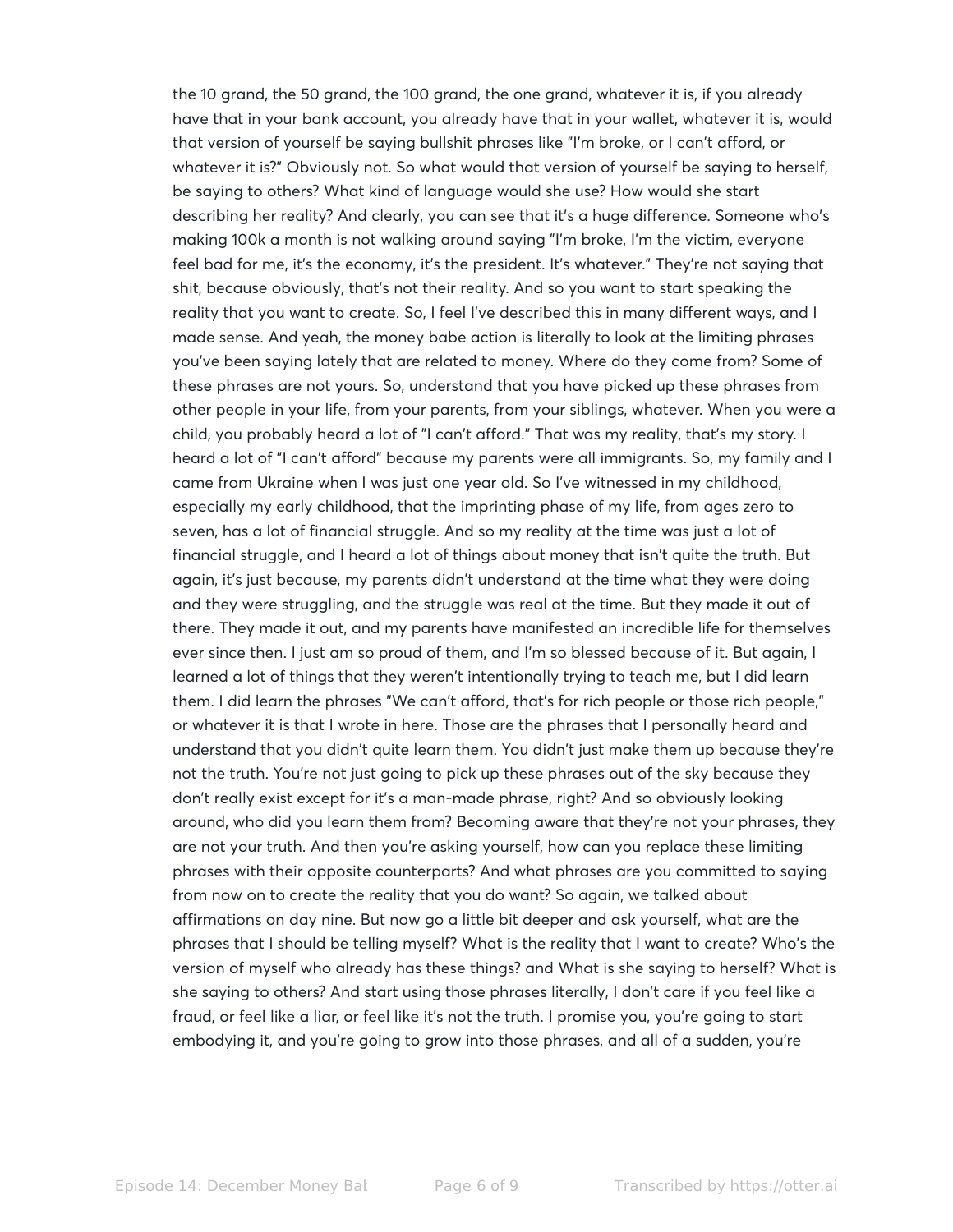going to look around and be like, "Wow, I can afford everything. Everything is so cheap, my income far surpasses all of my desires. I can buy whatever I want, I am living this life of freedom, I have so many opportunities, I can work as much or as little as I want and there's just so much amazing abundance going on around me." That's because you spoke that into existence. So that's my little chat for day 12, I hope you have a beautiful Christmas Eve. Definitely take time to enjoy your family, I will for sure be back for day 13 tomorrow, even though it's Christmas Day, I'll still be on her. It's tomorrow, Monday at 9 am live. I wanted to remind you that there are seven days left to get in on the holiday prosperous coach bundle. I have taken two of my best selling courses and ebooks. So, "Become a client magnet" is my ebook for literally how to build a six-figure coaching empire, how to attract clients nonstop into your life, how to price your packages, how to have confidence, how to see your very first client. It's kind of a coaching business of the box ebook, and then I took digital course babe, which is literally my course on how to step by step build any digital product, whether it's an E-book, a full-blown course, a membership site, or even I teach you how to create your own apparel line, so if you're ever interested in creating your own line of branded, t-shirts, mugs, hats, whatever it is that you want, I'll actually show you how to do it in a way that creates and generates passive income for you. I'll literally share it with you step by step in digital course babe, so digital course babe plus become a client magnet ebook together is the prosperous coach bundle, there are only less than seven days left to grab it, and it's never gonna be that low in price ever again. I think it's only two-two or two payments of 111, and digital course babe plus become a client magnet ebook together are around \$600. So really good stuff, I just wanted to remind you about that special in case you forgot, or in case you wanted to invest in it last week, just haven't come around to it, makes a really great Christmas present. So maybe you might want to ask for it for Christmas, whatever it is for direct selling businesses. You know what Gail? I personally say yes, because the average millionaire has about seven income streams. And I want to say that I have about four income streams right now, and I'm building a fifth. So I'm kind of on my way there. So, direct sales are only one income stream. The thing that this bundle can help you with, is not only tapping into that client attraction because even in direct sales, you always need that flow of clients and customers. You can also create services outside of that, and you can also create products. For instance, maybe you might want to create pieces of training for other people in network marketing, or maybe you want to create something depending on your direct sales company. So for instance, you're in essential oils or you are in fitness and maybe you want to create an educational course on how to utilize essential oils properly or, an educational, or essential oils course that can then funnel into bringing in people into your direct sales business. Or maybe you want to create a course on nutrition or eating healthier, or the power of working out regularly, whatever it is. And you can create a course around that around information that you already have, and be able to funnel people through that. So you have that as an income source, and also your direct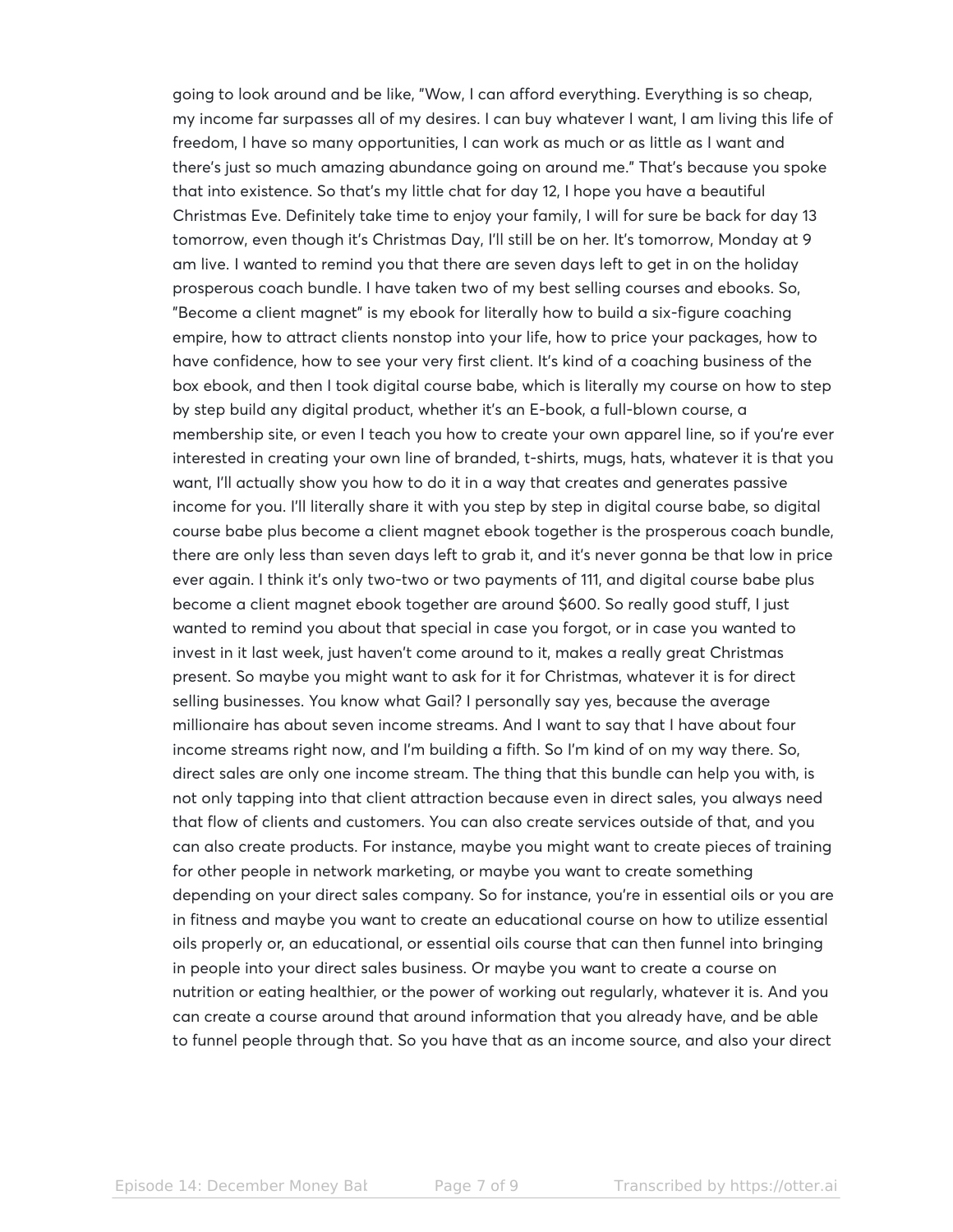sales business as a source as well. So I do recommend it for direct sales. I'm really excited about the group coaching VIP member zoom calls as well. That's something I haven't announced yet in the main group, but something that I'll be doing for the VIP tribe, which you can find it at the VIPtribe.com, I finally bought that domain name and connected it, so it's super easy to find. But in the VIP tribe, I don't only have a hub of resources, like guided meditations, have no CS, Master courses, ebooks, pieces of training and videos, and all that good stuff, but I'm actually adding in monthly coaching calls. So, I have completely booked typically with my one on one clients, and my one on one rate is about in the high, mid-five figures per month right now. And so if you've ever wanted to have me as a coach, the VIP tribe is a great way to hire me as your virtual coach for just \$49 a month or \$111 a quarter. And we're going to come together every single month, aside from all the other stuff that I put into a tribe, we're going to do a monthly coaching call, which will be live, it's a great place to ask me questions, I'll provide some sort of value, whatever it is that you guys want. So, if you want a coaching call on how to attract clients or a coaching call and how to maximize your productivity, and anything, whatever that theme is for the month, I'll create a training and a coaching call around, so you can join in on that. And it's literally like almost nothing per month to have me as your virtual coach. So thank you Angel for reminding me of that. Someone had a great question about "How do you deal with people around you still saying these phrases, I've been removing them from my vocabulary, but my husband has a different story," Sarah, I completely understand you. And this is why it's so important to be an example and lead by example. You know, so when you hang around certain people, you either tend to absorb their energy, language, habits, and their thinking patterns, or they do the same with you. So by you being having conscious awareness of it, and by you leading by example, and being the leader, eventually your husband, even if it's on a subconscious level, and I promise you by you living together, you're subconsciously connected. And so, even if on a subconscious level, he notices that you don't quite say those phrases, you're using different phrases around money, and you start morphing your money mindset to match the reality that you want to create, or even on the subconscious level, he's gonna start taking that as "Huh, that's interesting, maybe I shouldn't use those phrases," or whatever ends up happening. And by you being the example, again, you're going to inspire people, you're going to really motivate people, you're going to be the leader, and by you, with using your energy, recreating your money mindset and your financial potential, it's going to really rub off on him. And that's what I've used with my family, that's what I've used with Brennan because Brennan didn't always use positive phrases around money. So, just anytime he said anything negative around money, I would just ignore it. Like literally I wouldn't even respond. And in my head, I'll be like, that's a nice opinion, but you know what, that's not my reality. I would always tell myself constantly to remind myself not to take in those phrases. And so, I was always leading by example. And eventually, he noticed that my financial reality always looked amazing, and I was constantly manifesting amazing things